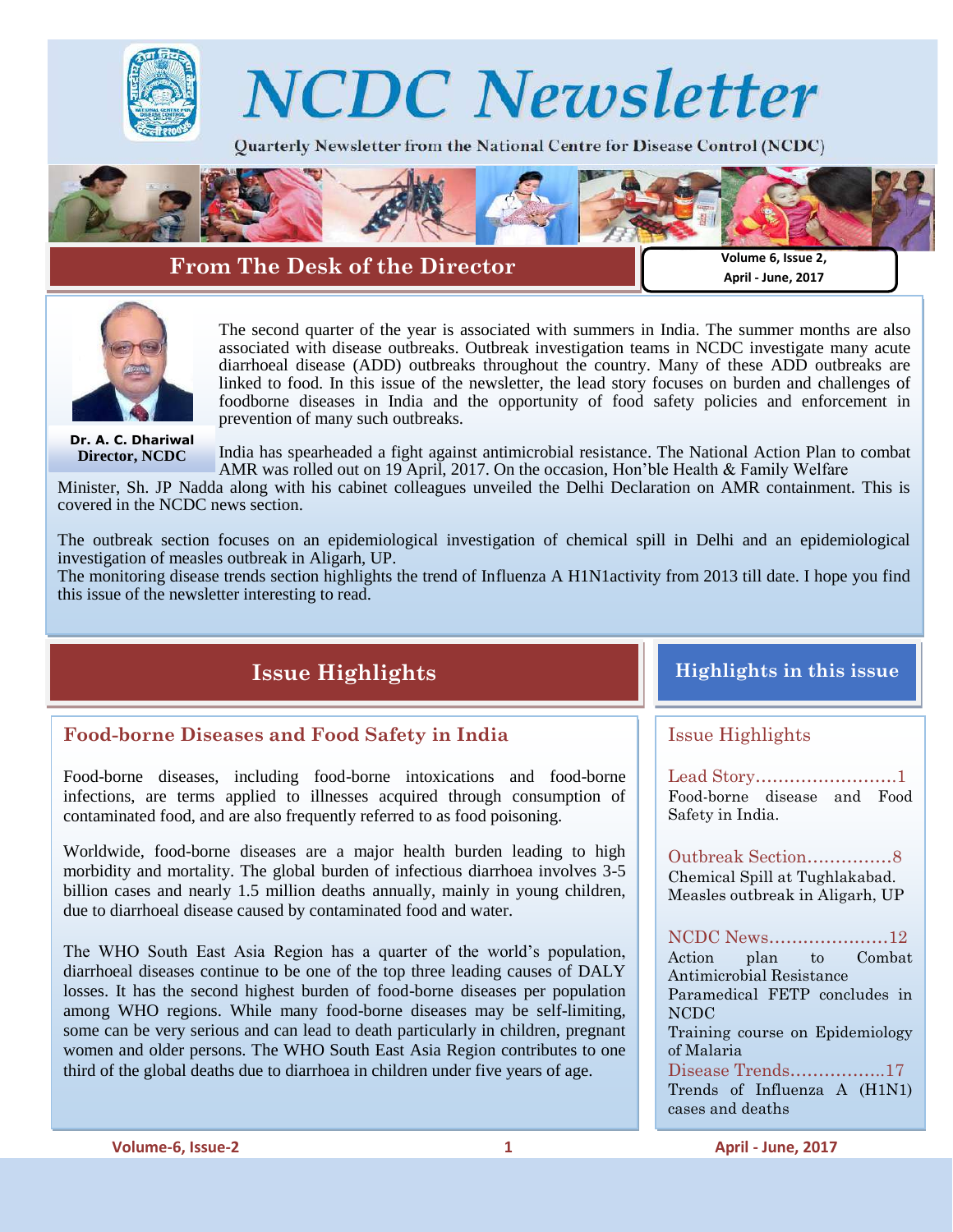

#### **Number Of Disease Outbreaks Detected, IDSP 2011-16.**

In India, the burden of food-borne disease is not known. Most food-borne diseases go unreported while only a few are reported by the media, usually those with high morbidity and/or occurring in urban areas.

The Integrated Disease Surveillance Programme (IDSP) network was launched in India in 2004. Aggregate analysis of IDSP data from 2011-15 shows food-borne outbreaks together with acute diarrhoeal diseases constitute nearly half of all reported outbreaks under IDSP for the period 2011-15. However for food-borne illnesses, passive surveillance systems only represent the

tip of the iceberg because: (1) most patients have mild symptoms of short duration and do not seek medical care; (2) many of those that do access clinical care will not have the laboratory test performed to determine a specific etiology; and (3) of those who seek medical care in whom an etiologic diagnosis is confirmed, not all will be reported to the surveillance system(s) It is estimated by the WHO that food-borne diseases are notified in only 10 percent of cases in developed countries and 1 percent in developing countries. $1$ 

|                          | <b>Infections</b>                                           | <b>Intoxications</b>                                                                                                        |  |  |  |
|--------------------------|-------------------------------------------------------------|-----------------------------------------------------------------------------------------------------------------------------|--|--|--|
| <b>Cause</b>             | Bacteria/ Viruses/ Parasites                                | Toxins                                                                                                                      |  |  |  |
| <b>Mechanism</b>         | Invade and or multiply within the lining<br>of intestines   | No Invasion or multiplication                                                                                               |  |  |  |
| <b>Incubation Period</b> | Hours to days                                               | Minutes to hours                                                                                                            |  |  |  |
| <b>Symptoms</b>          | diarrhoea, nausea/ vomiting,<br>abdominal cramps, fever     | Vomiting, nausea, diarrhoea, double<br>vision, weakness, respiratory failure,<br>numbness, sensory and motor<br>dysfunction |  |  |  |
| <b>Transmission</b>      | Can spread from person to person via<br>the feco-oral route | Not communicable                                                                                                            |  |  |  |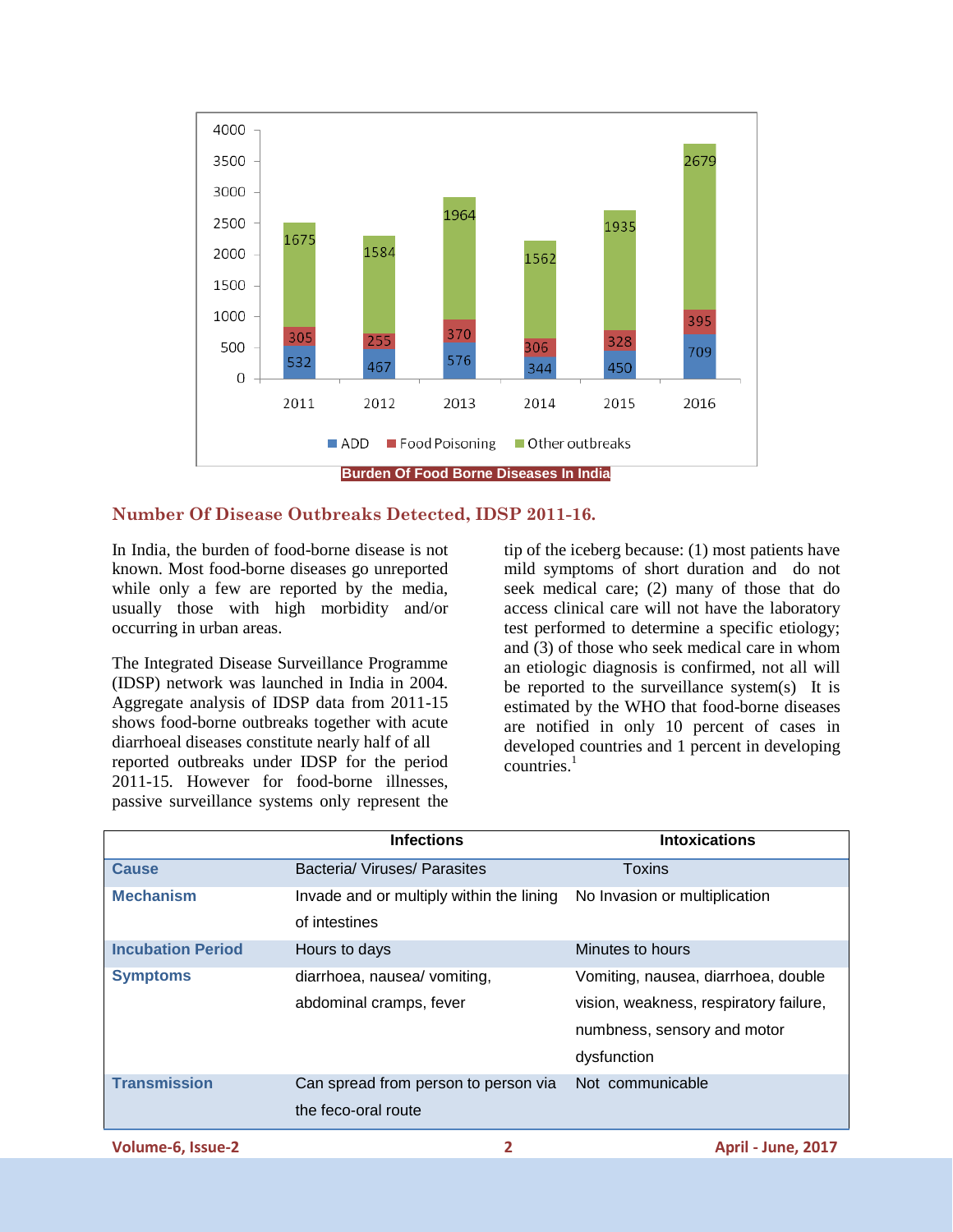| Some factors related  |                                                                               |  |  |  |  |
|-----------------------|-------------------------------------------------------------------------------|--|--|--|--|
| to food contamination | <b>Production</b>                                                             |  |  |  |  |
|                       | Contamination of fruits and vegetables due to untreated feacal waste used as  |  |  |  |  |
|                       | manures, animal faeces contaminating crops directly when animal defecate in   |  |  |  |  |
|                       | fields – or indirectly when rainwater becomes contaminated with dangerous mi- |  |  |  |  |
|                       | croorganisms and runs downhill into the growing fields;                       |  |  |  |  |
|                       | <b>Manufacturing</b>                                                          |  |  |  |  |
|                       | Cross contamination due to use of same utensils and instruments for raw and   |  |  |  |  |
|                       | processed foods, use of raw untreated water in the factory, unsanitary        |  |  |  |  |
|                       | conditions in and around manufacturing units, poor pest control;              |  |  |  |  |
|                       | <b>Distribution and delivery</b>                                              |  |  |  |  |
|                       | Use of cold shipments at incorrect temperatures, unsanitary conditions of the |  |  |  |  |
|                       | trucks;                                                                       |  |  |  |  |
|                       | <b>Preparation and consumption</b>                                            |  |  |  |  |
|                       | Inadequate cooking, cross contamination, poor personal hygiene, bare hand     |  |  |  |  |
|                       | contact, inadequate cooking, improper holding temperature.                    |  |  |  |  |
|                       | Epidemiology of common food-borne diseases                                    |  |  |  |  |
|                       |                                                                               |  |  |  |  |

### **Need for food safety:**

The world today has become a global village with interdependency across countries and continents in food production, distribution and consumption This globalization of food trade has also increased the potential to spread foodborne hazards around the world.

India is a signatory to World Trade Organization (WTO) on food trade and therefore has to abide by guidelines of Codex Alimentarius, a collection of international food standards, guidelines and codes of practice covering all the main foods tailored to the Indian context and known as codex India.

### **Food safety in India:**

**Volume-6, Issue-2 3 April - June, 2017** Prior to 2006 in India, food-related issues were managed by various departments and ministries through a number of central acts. These included the Prevention of Food Adulteration Act 1954,

Fruit Products Order 1955, Meat Food Products Order 1973, Vegetable Oil Products (Control) Order 1947, and the Edible Oils Packaging (Regulation) Order 1988, among others. In 2006, these orders were consolidated and brought under one overarching act, the Food Safety and Standards Act, 2006. The Food Safety and Standards Authority of India (FSSAI) is an autonomous statutory body created for defining science-based standards for articles of food, and regulating the manufacture, storage, distribution, sale and import of food items to ensure the availability of safe and wholesome food for human consumption.

The Ministry of Health & Family Welfare, Government of India is the Administrative Ministry for the implementation of FSS Act. Enforcement and execution of the act is done at the central level by the Food authority and at the state level by Food Safety Commissioners. At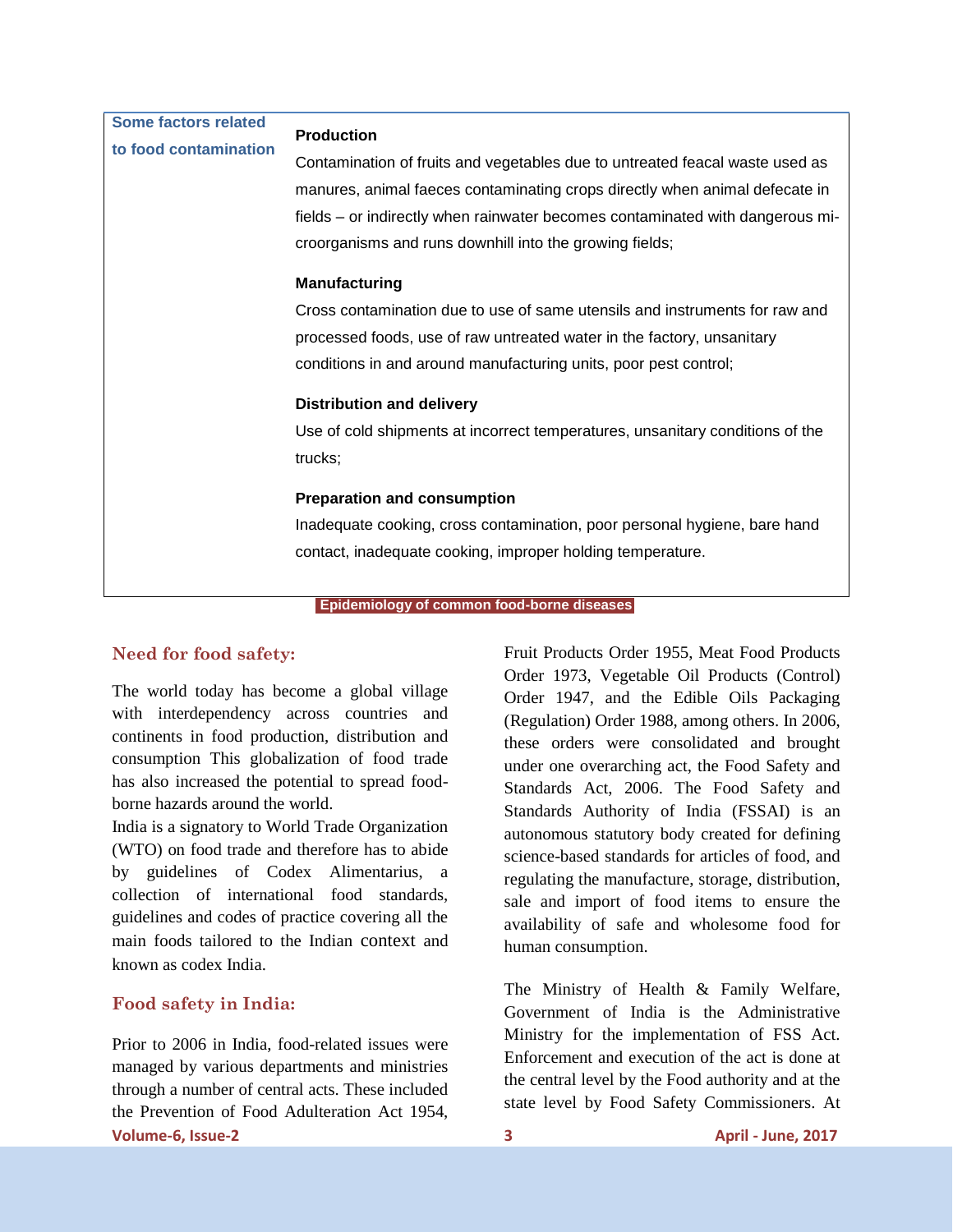the local level Food Safety Officers are the licensing authority and municipal corporations and gram panchayats are the registering authority.

### **Conclusions:**

Various evolving influences have broadened the scope of food-borne illness and food safety in 21<sup>st</sup> century. Apart from contamination of food by known pathogens (bacterial, viral and parasitic), new food-borne diseases due to emerging and reemerging pathogens have been identified. Increasingly, food-borne illnesses have also been identified with social and behavioral factors, environmental hazards, scientific and technological progress and demographic changes. Lack of epidemiological data on food borne illnesses serves as a major deterrent to framing appropriate policies related to food safety in India. Efforts to enhance foodborne disease and ADD surveillance complementing existing communicable disease surveillance, should be rolled out. Robust foodborne disease surveillance combined with rapid quality outbreak investigations are essential to strengthening food safety as they provide

essential data to understand the etiologies of food-borne illness (microbial/ toxic chemical etc.), the types of food vehicles that are responsible for such illness, as well as the sources and routes of food contamination, including gaps in food production, distribution, preparation, and storage practices. A better understanding of each of these issues is key to the development of evidence-based technical standards for food, and is equally essential to effectively promote general awareness about food safety and food standards.

Food safety is a cross cutting issue with prominent stakeholders in non-health areas such as the food industry, agriculture, standardization/regulation authorities, food distributors and the general public. The establishment of the overarching FSS Act 2006 has paved the way for easier access to and utility of food safety regulations by the food and agricultural industry as well as health officials. Further strengthening of food safety policies and its effective enforcement is needed. Additional efforts to enhance inter-sectoral public health approaches will be essential to further strengthen food safety in India.

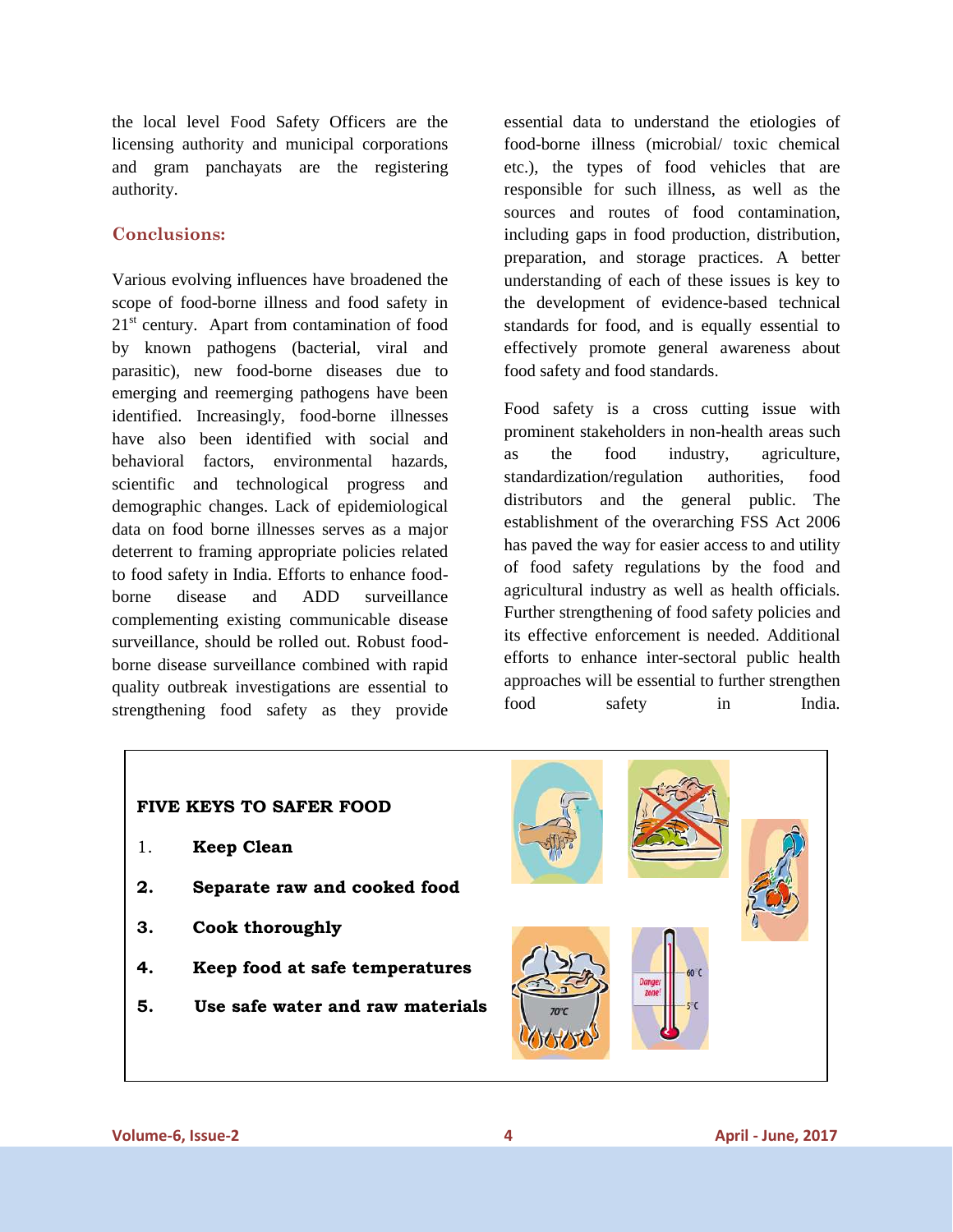## **Outbreak Investigation**

#### **Report of the team, constituted for Epidemiological Investigation of the chemical spill at Tughlakabad, Southeast Delhi, May 2017**

On 6 May 2017, sudden onset of eye irritation and lacrimation were reported from students of Rani Jhansi Sarvodaya Kanya Vidhyalaya and Government Girls" Sr.Sec.School ,Tughlakabad, Southeast district of Delhi at around 07:00 A.M. About 500 school students were admitted in four area hospitals of Southeast Delhi . All leading newspapers of Delhi covered the chemical spill news and mentioned that the chemical was 2 chloro, 5-chloro methyl pyridine.

Tughlakabad inland container depot(ICD) caters to the need of importers and exporters based in Northern India. It is situated near Okhla Industrial Area, southeast Delhi and is spread over 44 hectares of land. This location has two Commissionerate.

1.ICD, Tughlakabad (Import) 2.ICD, Tughlakabad (Export)

The custodian for these two Commissionerates is Container Corporation of India (CONCOR). All activities related to clearance of goods for home consumption, warehousing, re-export for onward transit and outright export transshipment, takes place here.

#### **Methodology:**

The team visited two affected schools of Tughlakabad and interviewed their principals, medical superintendents and CMO causality of all four area hospitals where children admitted were interviewed and first responders of Centralized Accidents Trauma Service and Police Control Room were interviewed. Public Relation Officer CONCOR Bhawan was interviewed for SOPs for chemical neutralization and risk communication to "at risk" community.

#### **Results:**

A line-list of 619 cases prepared including cases reported to four area hospitals and cases searched by active house-to-house survey. Of all cases 92% (572) were females. Median age of cases was 13 yrs (range 3-63 yrs), 94% (579) cases were given medical treatment, no death was reported. Among 110 interviewed 99% (109) have eye irritation, 79% (87) watery eyes, 34% (37) headache, 26% (29) vertigo followed by throat irritation, breathlessness and

abdominal pain. Key informant interviews revealed that Schools had proper evacuation plan for emergency and the list of all emergency contact numbers. PCR and CATS responded immediately. The police informed all area hospitals about chemical leak. Staff of hospitals was trained in disaster management. Risk communication regarding health hazards of chemical spill was not done and no chemical neutralization was carried out at the spill site.

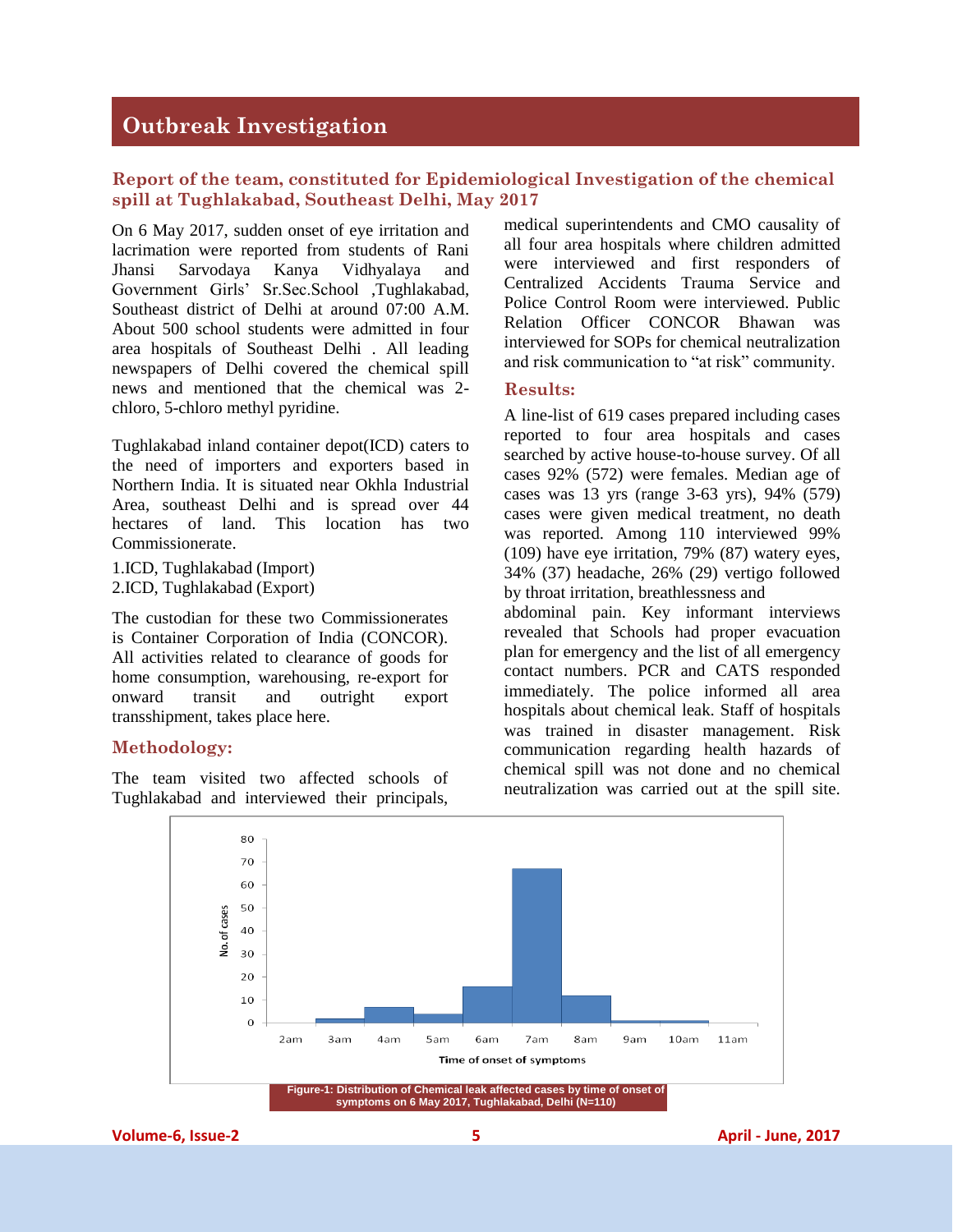| Age group    | Female  | Total    |
|--------------|---------|----------|
| (Yrs.)       | (%)     | (% )     |
| $1-10$       | 91(77)  | 118(19)  |
| $11 - 20$    | 464(98) | 472(76)  |
| 21-30        | 6(67)   | 9(0.01)  |
| $31 - 40$    | 3(60)   | 5(0.008) |
| 41-50        | 3(43)   | 7(0.001) |
| 51-60        | 4(67)   | 6(0.009) |
| 61-70        | 2(100)  | 2(0.003) |
| <b>Total</b> | 573(93) | 619      |

After reviewing the descriptive epidemiology we generated a hypothesis "thecases of chemical leak related illness occurred among those who were in the vicinity of Tughlakabad Inland container depot exit track (within a radius of 100 m around the site of spill) on 6 May 2017"

Case-control study was conducted to test hypothesis with 30 cases and 60 controls. The test results showed that walking through ICD exit track was associated with illness (OR 5.4, 95% CI 2.08- 14.08) and not being empty stomach (OR- 0.2, p value= 0.02) had protective effect on occurrence of chemical leak related illness, depicted in Table-2. All other risk factors were not found to be significant

| <b>Analysis of Risk Factors</b>               |                       |                             |                                    |                |  |  |  |
|-----------------------------------------------|-----------------------|-----------------------------|------------------------------------|----------------|--|--|--|
| <b>Risk Factor</b>                            | Odd's<br><b>Ratio</b> | Lower<br>Limit of<br>95% CI | <b>Upper</b><br>Limit of<br>95% CI | P<br>Valu<br>e |  |  |  |
| Walked<br>through<br><b>ICD</b> exit<br>track | 5.4231                | 2.0882                      | 14.0837                            | 0.000<br>3     |  |  |  |
| Put on<br>glasses                             | 0.3667                | 0.0409                      | 3.285                              | 0.35           |  |  |  |
| Covered<br>face                               | 2.069                 | 0.1249                      | 34.2651                            | 0.6            |  |  |  |
| Full<br>stomach<br>(Not<br>empty<br>stomach)  | 0.2656                | 0.082                       | 0.8617                             | 0.021          |  |  |  |
| *Significance level fixed at 0.05             |                       |                             |                                    |                |  |  |  |

No human or environmental sample was collected. On environmental survey of ICD exit track, spill site was found covered with sand but was not removed from the site. Spill was in proximity to the school boundary wall and also close to the breach in the boundary wall of ICD used by students to reach school.

#### **Conclusion:**

Epidemiological and environmental investigation suggest that chemical spill occurred at ICD exit track in early morning of 6 May 2017 and affected only those who were in the proximity (approximately within 100 m of radius) of ICD exit that day. The sudden occurrence of illness among school children could be due to the presence of school in proximity to spill site and use of that depot track by about half of the affected school students to reach school. Chemical neutralization was not carried out and the health hazards due to the spill of the chemical were not communicated to the community living around that area. We recommend that appropriate action should be taken by the concerned authorities as per regulations for proper land use so the community is not affected. As short term measure, use of ICD exit track by residents and school students should be discouraged, the health risks of living around an area where hazardous chemicals are stored during transit should be communicated to the residents.

**(Contributed by Drs Sushma Chaudhary EISO, Meera Dhuria, CS Aggarwal NCDC)**

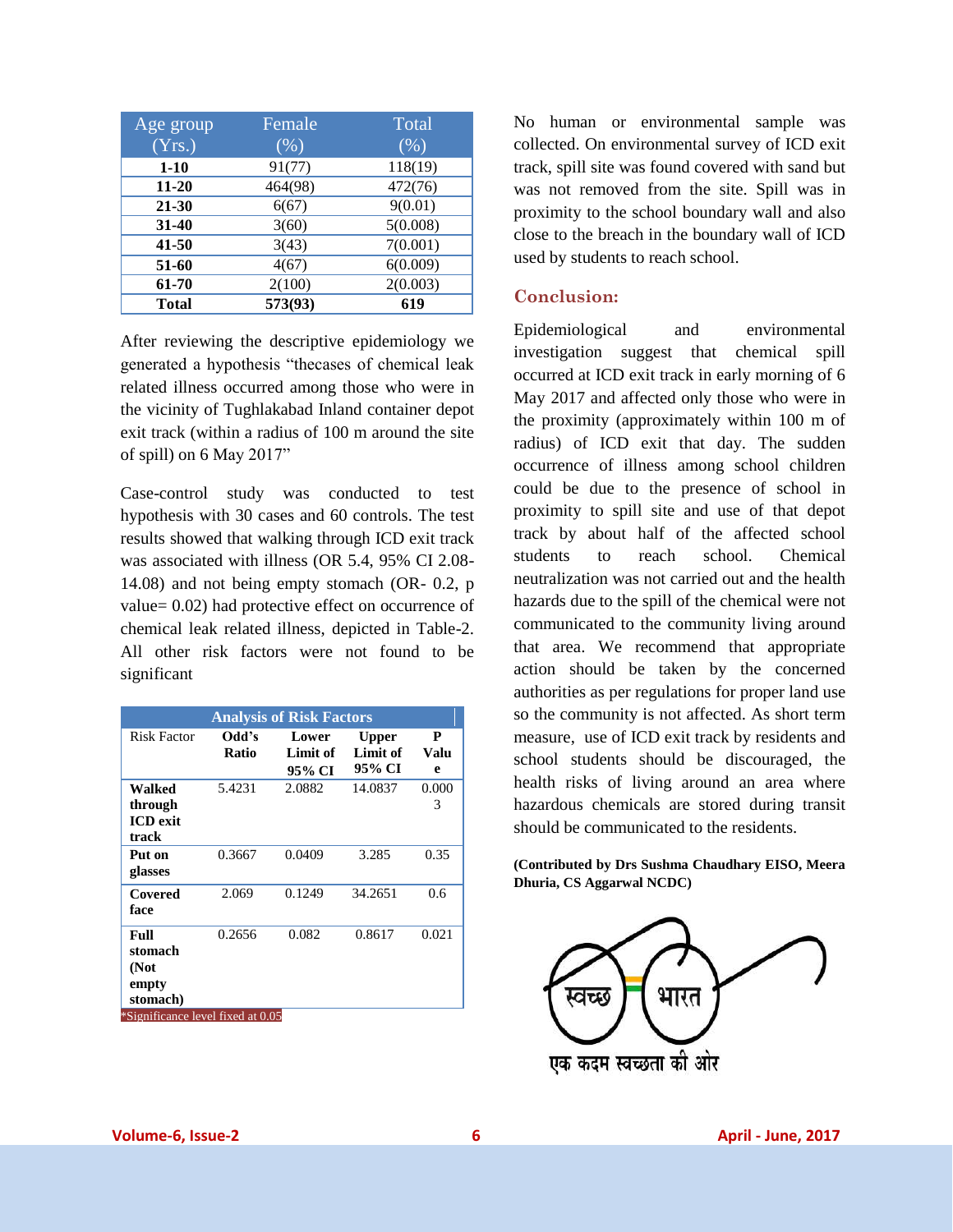

 **Breach in the wall of ICD closed after chemical leak incident (was earlier used by students as a short cut to reach school)**

#### **Measles Outbreak Investigation, Rajmargpur Village, Aligarh District, Uttar Pradesh, 2017**

Measles is a highly contagious viral disease and remains one of the leading causes of death in young children. India is moving towards achieving measles elimination goal along with the WHO South-East-Asian countries by 2020. In 2015, 2410 suspected measles outbreak of which 901 were confirmed by laboratory and epidemiological linkage was identified through laboratory supported, AFP based surveillance for measles and rubella initiated across India.

On 24 April 2017, district surveillance unit, IDSP reported an outbreak of measles to central surveillance unit from village Rajmargpur. Rajmargpur is a village in block Atrauli (population- 2, 61,698) with a population of about 3500 in which 96 children are in age group 0 to 1 years, 311 in1year to 5 years age group and 902 in 1 year to 15 years age group. On 12 May 2017, two EISO from NCDC joined the district for investigation.

#### **Method:**

We defined case as fever and maculopapular rash with cough or coryza or conjunctivitis in a

person residing in Rajmargpur village from between 1 February- 19 May, 2017.. Cases were identified by conducting house-to-house survey. We conducted retrospective cohort study of children ≤5 years of age at Rajmargpur village. Data was collected using semi-structured questionnaire containing information on sociodemographic, clinical presentation, vaccination status, and exposure history. Blood sample for serum IgM ELISA for measles for 5 cases with one throat swab sample was collected during house to house survey and sent for testing on 22 April 2017 by the WHO measles surveillance team.

#### **Result:**

We identified 42 measles cases in 210 houses; 41 months (5 months to 72 months). 40% (17/42) cases were female. Attack rate for age group 0 to 10 years was 6%.

One death of a child age 2.5 years female was reported on 30 March 2017 in J.N. Medical College and Hospital, Aligarh due to acute viral encephalitis. Cough was present in 95% (40/42),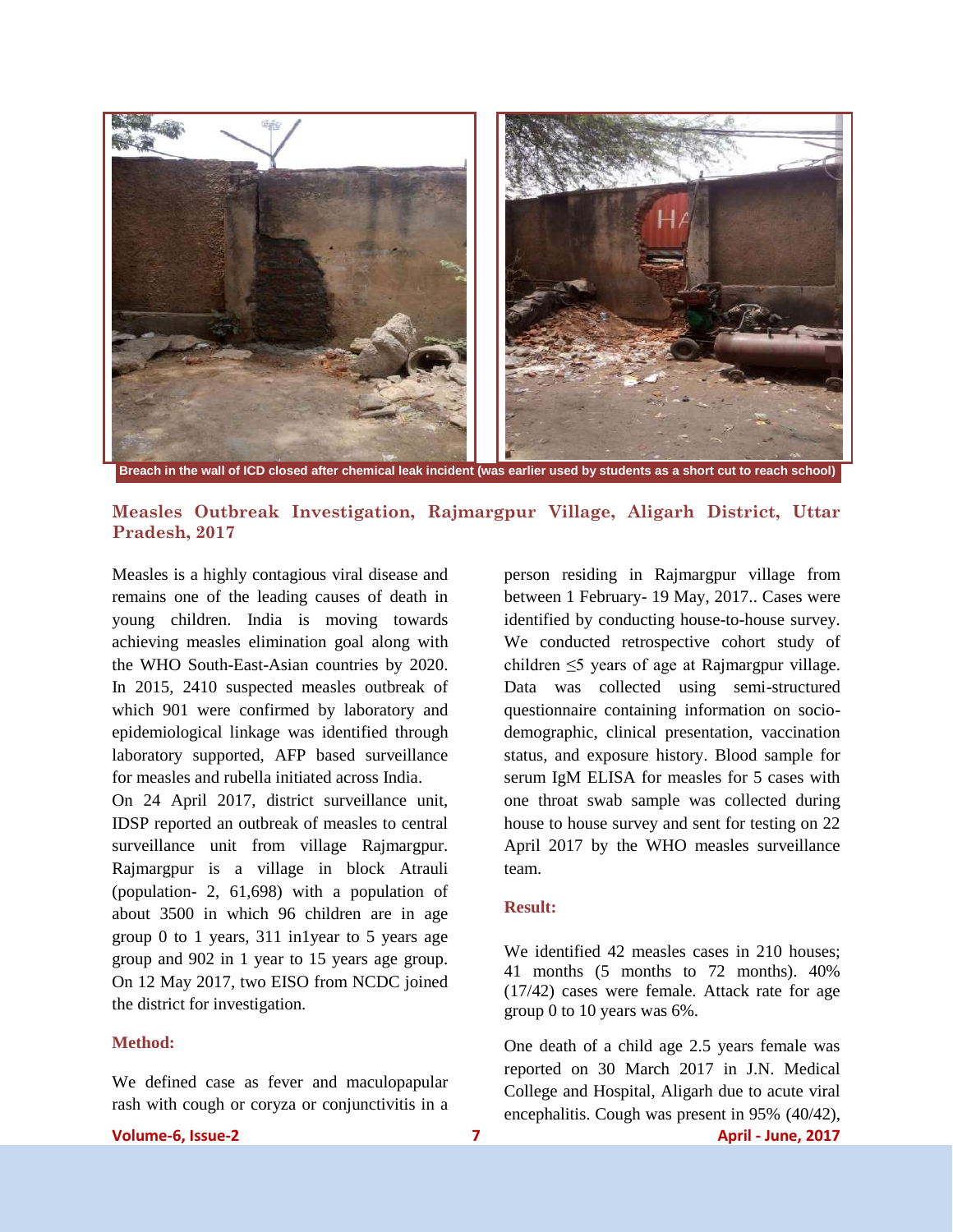coryza in 90% (38/42) and conjunctivitis present in 83% (35/42). 23% (10/42) probable cases have received measles vaccine (MCV-1) and 5% (2/42) probable cases have received measles vaccine (MCV-2) in past. 12% (5/42) of cases gave travelling history.

A retrospective cohort study was conducted amongst children in the age group of 12-72 months. Information was collected on 247 eligible children. 45% (137/303) were females. 31 % (78/247) children are either partially immunized or not immunized. Vaccination coverage for MCV 1 is 67%, MCV2 is 9%, DPT-3/Pentavalent-3 is 61% and Vitamin A is 69%. Vaccine cold chain and logistics maintenance was satisfactory.

Total five blood samples and one throat sample was collected on 22 April 2017. 80% (4/5) were found positive for measles IgM ELISA.

#### **Conclusion:**

The epidemiological investigation supported by clinical features and confirmed by laboratory findings concludes that this outbreak in Rajmargpur village, Aligarh district Uttar Pradesh was of measles with one measles related death in a child less than 5 year of age.

Low vaccination coverage for measles likely contributed to the outbreak. Recall method was used for gathering information which was prone to recall bias.

We recommended strengthening routine immunization with intensive tracking of eligible dropouts for MCV1/ MCV2 and DPT/Pentavalent 3 vaccines and Vitamin A administration. The current IEC model needs to be reviewed in the light of results and the Panchayat, women"s self-help groups, community leaders in the village needs to mobilize to generate community awareness on the importance of immunization. We also recommended strengthening public health care delivery for treatment of childhood ailment such as measles and early referral in case of complications.

**(Contributed by Dr Pramod Goel and Dr Prasoon Sheoran EIS Officers)**

#### **Time distribution of measles cases, Rajmargpur village, January-May, 2017 (n- 42)**

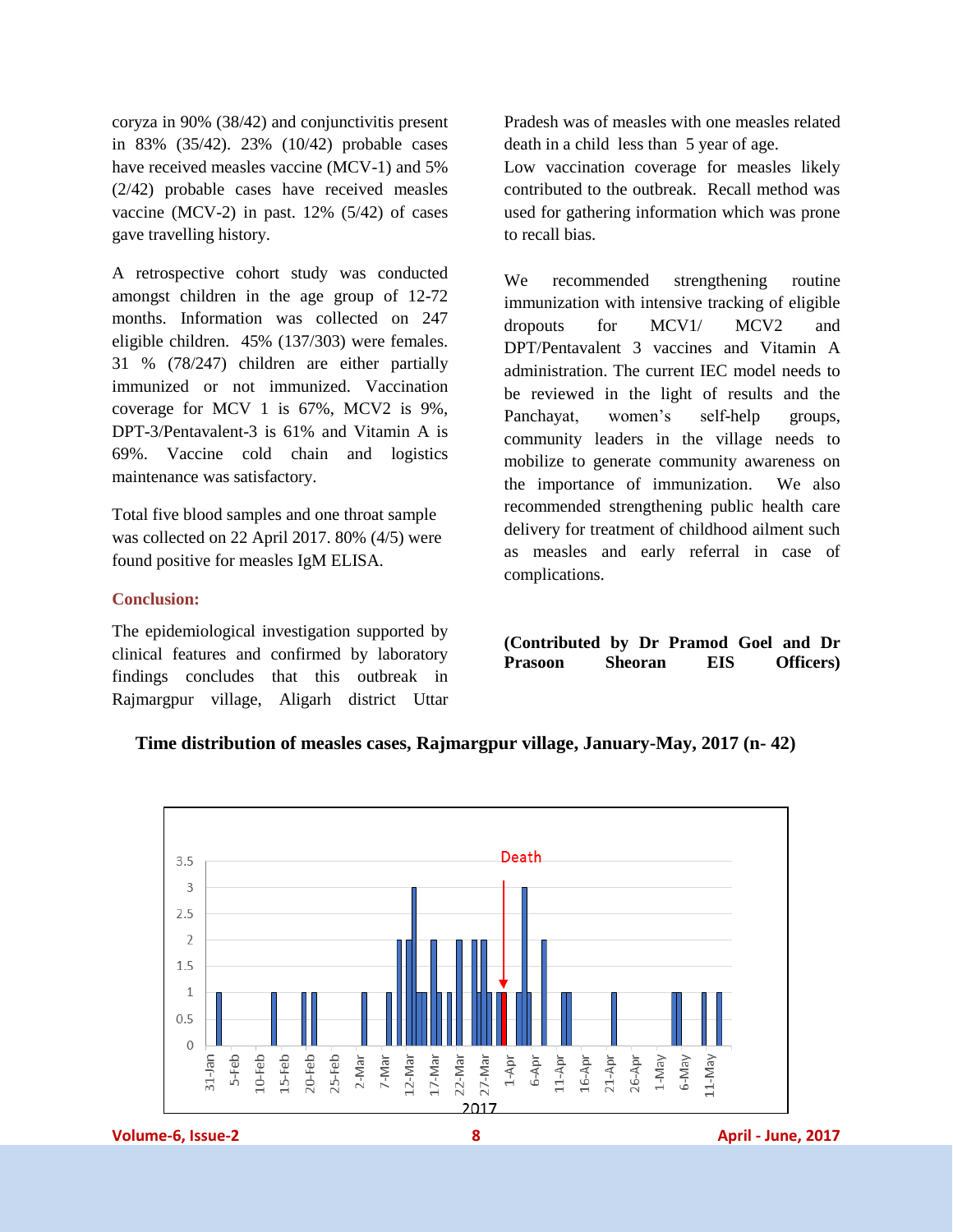## **NCDC News**



**The Union Minister of Health and Family Welfare unveiling the Delhi Declaration at the Inter-Ministerial consultation on Antimicrobial Resistance Containment in New Delhi**

#### **India develops National Action Plan to combat Antimicrobial Resistance**

"Antimicrobial resistance is a serious threat to global public health that requires action across all government sectors and society and is driven by many interconnected factors. Single, isolated interventions have limited impact and coordinated action is required to minimize the emergence and spread of antimicrobial resistance."

This was stated by Shri J P Nadda, Union Minister of Health and Family Welfare at at the "Inter-Ministerial Consultation on AMR containment", on 19 April, 2017. Shri J P Nadda also announced the finalization of India"s comprehensive and multi-sectoral National Action Plan at the function. Shri Ram Vilas Paswan, Minister of Consumer Affairs, Food & Public Distribution, Shri Anil Madhav Dave, Minister of Environment, Forest & Climate Change, Smt. Anupriya Patel, MoS (Health & Family Welfare) were also present. The Ministers later signed a "Delhi Declaration" for collectively strategizing to contain AMR.

It pledges to adopt a holistic and collaborative approach towards prevention and containment of antimicrobial resistance (AMR) in India. It calls on all stakeholders including UN, WHO, FAO and other UN agencies, civil society organizations etc., to support the development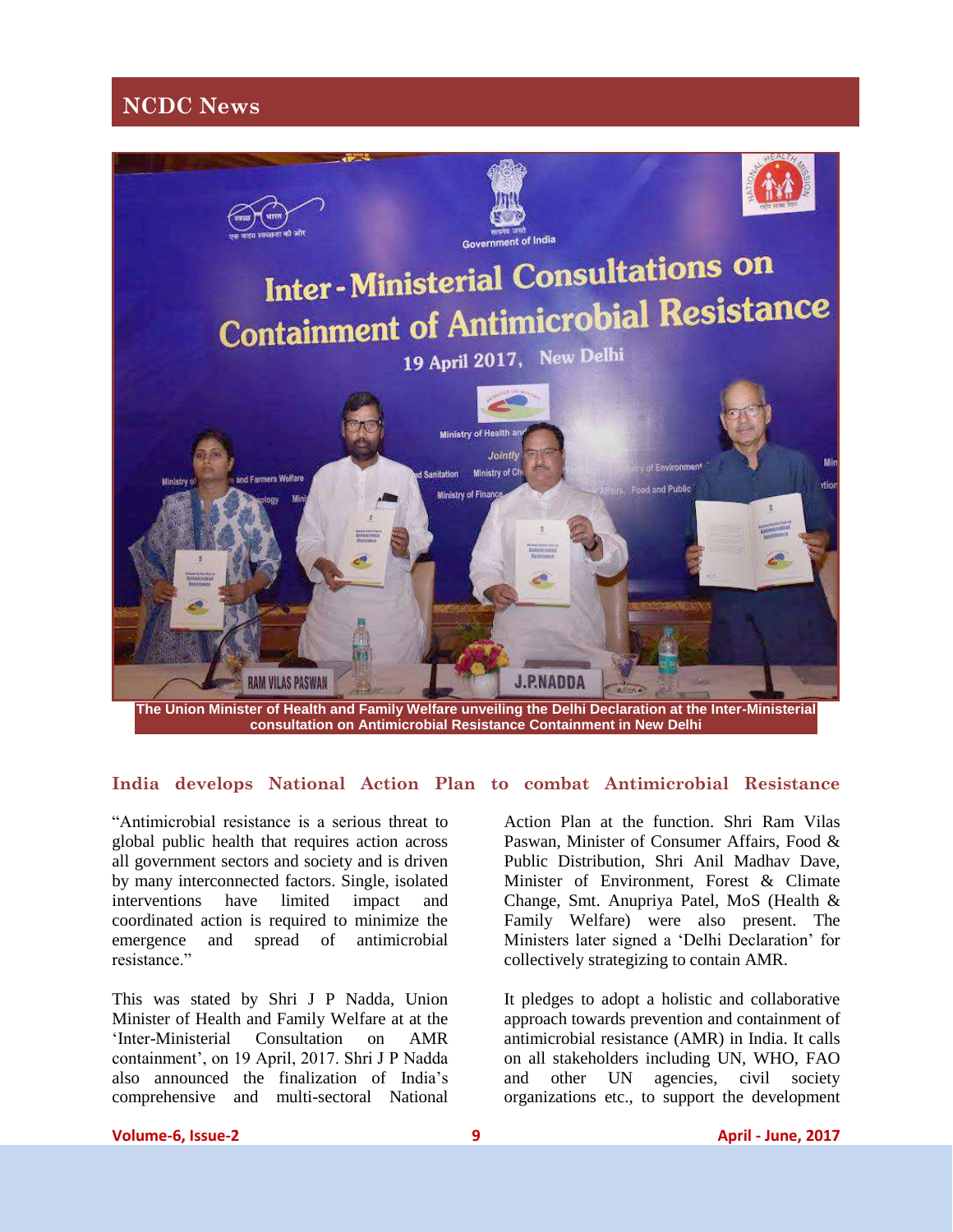and implementation of the national and state action plans on AMR.

"*Antimicrobial resistance is a serious threat to global public health that requires action across all government sectors*" **Sh J P Nadda, Hon'ble Union Minister of Health and Family Welfare**

Shri J P Nadda said that under the guidance of the Hon. Prime Minister who has stressed on the need to converge actions across ministries and departments and not work in silos, so as to not have segmented outcome: "We are working in the direction of pulling out malaise of AMR from the root. Health Ministry is at the receiving end as there are various layers and every layer needs to be addressed". He further added that the action plan has been prepared through extensive national consultations with various stakeholders. "In alignment with global action plan, India"s action plan has objectives of enhancing awareness, strengthening surveillance, improving rational use of antibiotics, reducing infections and promoting research. India aims to support neighboring countries in collective fight against infectious diseases," Shri Nadda elaborated.

Acknowledging the progress made by the Government in combating AMR, Shri Nadda said that Health Ministry has taken a lead in this effort at international fora and has initiated series of actions including setting up a National Surveillance System for AMR, enacted regulations (Schedule-H-1) to regulate sale of antibiotics, brought out National Guidelines for use of antibiotics etc. He further said that more efforts are required considering the large size of our country, magnitude of the problem and the fact that AMR needs to be addressed

comprehensively under "One Health Approach".

"This is a landmark occasion", said the Union Minister for Health. "We are ready with a blueprint that meets global expectations. The challenge now is in its efficient implementation through a coordinated approach at all levels of use of antibiotics," he added. Shri Nadda urged all State Governments to develop state-specific action plans and assured them of all possible assistance.

Speaking on the occasion, Shri Anil Madhav Dave, Minister of Environment, Forest & Climate Change, stated that the Environment Ministry is conscious of the AMR threat and shall contribute in every possible way. Shri Ram Vilas Paswan, Minister of Consumer Affairs, highlighted the ill effects of irresponsible use of antibiotics, food adulteration, excessive insecticides, and pesticides, fungicides on human and animal health. Shri Paswan stressed on the need for creating more awareness among masses and strict laws against adulteration. Smt. Anupriya Patel, MoS (Health & Family Welfare) stated that collective strike and collaborative effort is needed as singular effort shall have limited impact. Smt Anupriya Patel advised for responsible use of antibiotics.

Shri C K Mishra, Secretary (H&FW), Dr SoumyaSwaminathan, Secretary (DHR) and DG (ICMR), Dr. (Prof) Jagdish Prasad, DGHS, Prof. K. Vijay Raghavan, Secretary (DBT) and Dr. Henk Bekedam, WHO Representative to India and other senior officers of the Health Ministry were present along with representatives from Ministries of Agriculture, Pharmaceuticals, Information and Broadcasting, Chemicals and Fertilizers, Water and Sanitation, AYUSH, Food Processing Industries, ICMR, NCDC.

#### **(Source PIB India)**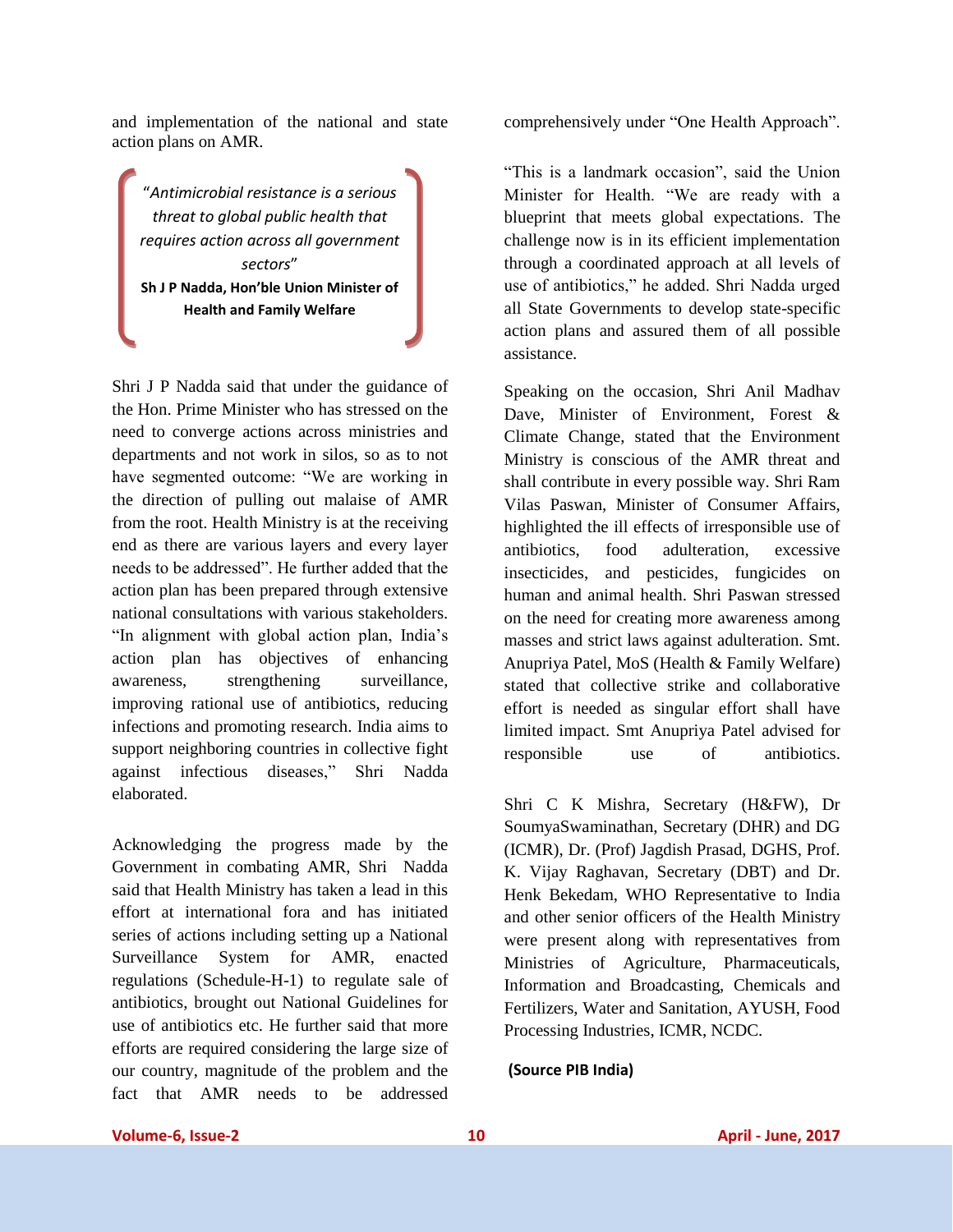**National Consultative Workshop held to revise reporting formats under Integrated Disease Surveillance Programme (IDSP)**



The IDSP was rolled out in India in a phased manner in 2004 to strengthen disease surveillance and response. Surveillance units have been established in all states (SSU/DSU). On 2 May

2017, IDSP carried out a national consultative workshop to revise its reporting formats. This was a first exercise of its kind, since the inception of IDSP.

The proposed new formats (S &P, L and EWS) were presented to select group comprising of experts from WHO, International public health organizations such as CDC, experts from National Health Programmes and representative from State health departments. This was followed by group work on minimum data elements for vaccine preventable diseases, vector borne diseases, zoonotic diseases and other conditions like food borne, water borne conditions under the mandate of IDSP.

Each group was asked to have deliberations on case definitions, minimum data sets, new reporting formats and propose changes with a rationale for addition or omission of any data element. After the exercise, a panel of experts was set consisting of Dr M.S. Chadha from NIV, Pune , Dr V. Ravi , Dr L.S. Chauhan and Dr Anand with Dr Sunil Gupta as moderator to deliberate on the recommendations of each panel. The final proceedings of the workshop was prepared by the IDSP.

**(Contributed by Drs Sanket Kulkarni and Pradeep Khasnobis, CSU IDSP)**

**Regional Training Programme for Prevention and Control of Communicable Diseases for Paramedical Personnel of South East Asian region concludes in NCDC** 



The National Centre for Disease Control, Delhi is a WHO Collaborating Centre for Epidemiology and Training. The objective of the FETP is to provide the knowledge and skills for the field application of Epidemiology in the prevention and control of communicable diseases. This training is being conducted at NCDC every year since 1999. Till date 192 participants from Bangladesh, Bhutan, Maldives, Myanmar, Nepal, Sri Lanka, India and Timor Leste have successfully completed the previous courses. It is a tailor-made training programme for participants from countries of South East Asia Region to strengthen their epidemiological skills.

This year the training was conducted from 15th March to 11th April 2017. Four candidates from Timor Leste and five from India (Bangalore, Kozhikode, Punjab, Delhi and Lakshwadeep) undertook the fellowship programme. Senior faculty members from NCDC and WHO acted as resource person in the Programme.

A field survey titled "Immunization Status of Children of 1-5 years and Factors affecting it: A Community Based Study in an Urban area of Rajasthan" was conducted in Alwar city from 1st to 8th April 2017 under supervision of course coordinator Dr. Ananya, Assistant Director, Epidemiology division, NCDC Delhi and Dr.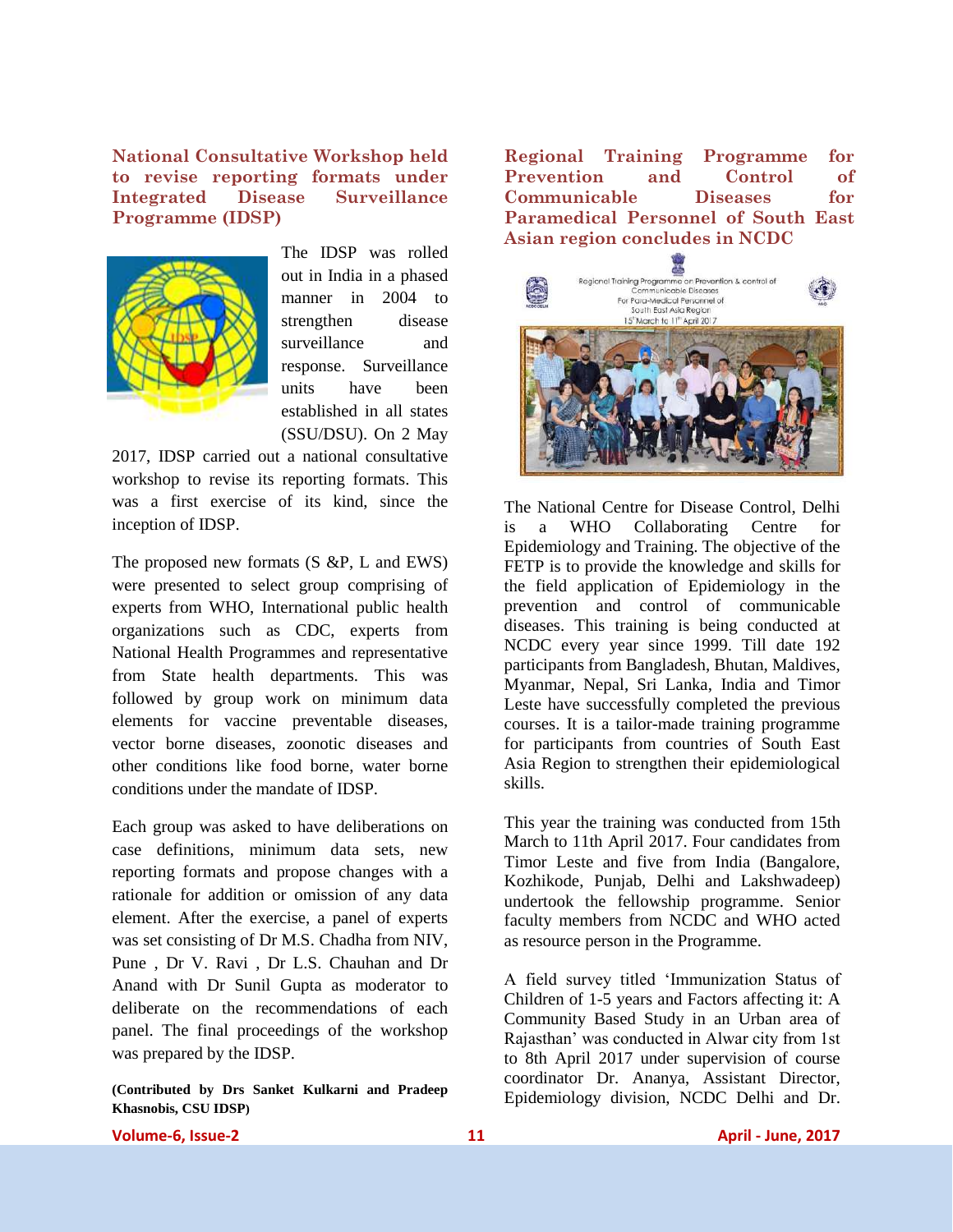Naveen Chharang, Joint Director and Branch officer in- charge of the NCDC branch who supervised the groups and arrangements. The training programme was evaluated by presentation of field survey report and by comparing the performance of the participants before and after the course through assessment questionnaire.

#### **(Contributed by Drs Ananya Ray Laskar & C. S. Aggarwal NCDC)**

**National Workshop held on Strengthening Laboratory-Based Surveillance of Antimicrobial Resistance.**

In May 2017, NCDC with support from CDC-India organized a National Workshop on Strengthening Laboratory-based Surveillance of AMR involving representatives from NCDC's National AMR Surveillance Network. A total of 13 institutes from 11 states participated in the two-day workshop. The objectives of the workshop were:

- 1. Present and discuss implementation, progress, and challenges of the NCDC AMR surveillance network .
- 2. Deliberate key issues related to AMR surveillance methods and reporting, and build consensus for updated standard surveillance procedures.
- 3. Sensitize NCDC AMR network sites to a standardized AMR laboratory assessment tool.
- 4. Provide hands-on orientation to WHONET as a tool for AMR data management at the facility and the national level.

Representatives from each of the eight existing NCDC surveillance network laboratories and four of the proposed laboratories delivered

presentations about microbiology/AST practices and AMR related activities in their respective institutions.

Then, the workshop participants were divided into three groups to discuss key issues related to AMR surveillance. Each group was comprised of microbiologists, data managers, epidemiologists, and laboratory technicians. The working groups were facilitated by technical experts from CDC, NCDC, WHO and PGI Chandigarh. Key discussion points of each working group were:

**Group 1:** Methods and Discs to be used for Antibiotic Susceptibility Testing

**Group 2:** Internal and External Quality Assurance that need to be carried out throughout the network

**Group 3:** Standardisation of Surveillance and Reporting formats

On the following day, rapporteurs selected from each group presented a summary of the discussion and recommendations of the group.

The participants were provided an overview of the AMR laboratory assessment tool that will be used for collection of standardized information on laboratory practices that are relevant to AMR surveillance. The participants were also briefed on the principles of WHONET use for entry and management of AMR data. Participants were oriented to the basic components of WHO data entry and analysis during a brief hands-on training session.

Based on the discussions of the workshop, NCDC will develop Standard Operating Procedures for AMR Surveillance to support systematic implementation of surveillance across sites. Additionally, NCDC and partners will conduct site visits to assess AMR-related laboratory practices to support strengthening of surveillance. Additional, in-depth training on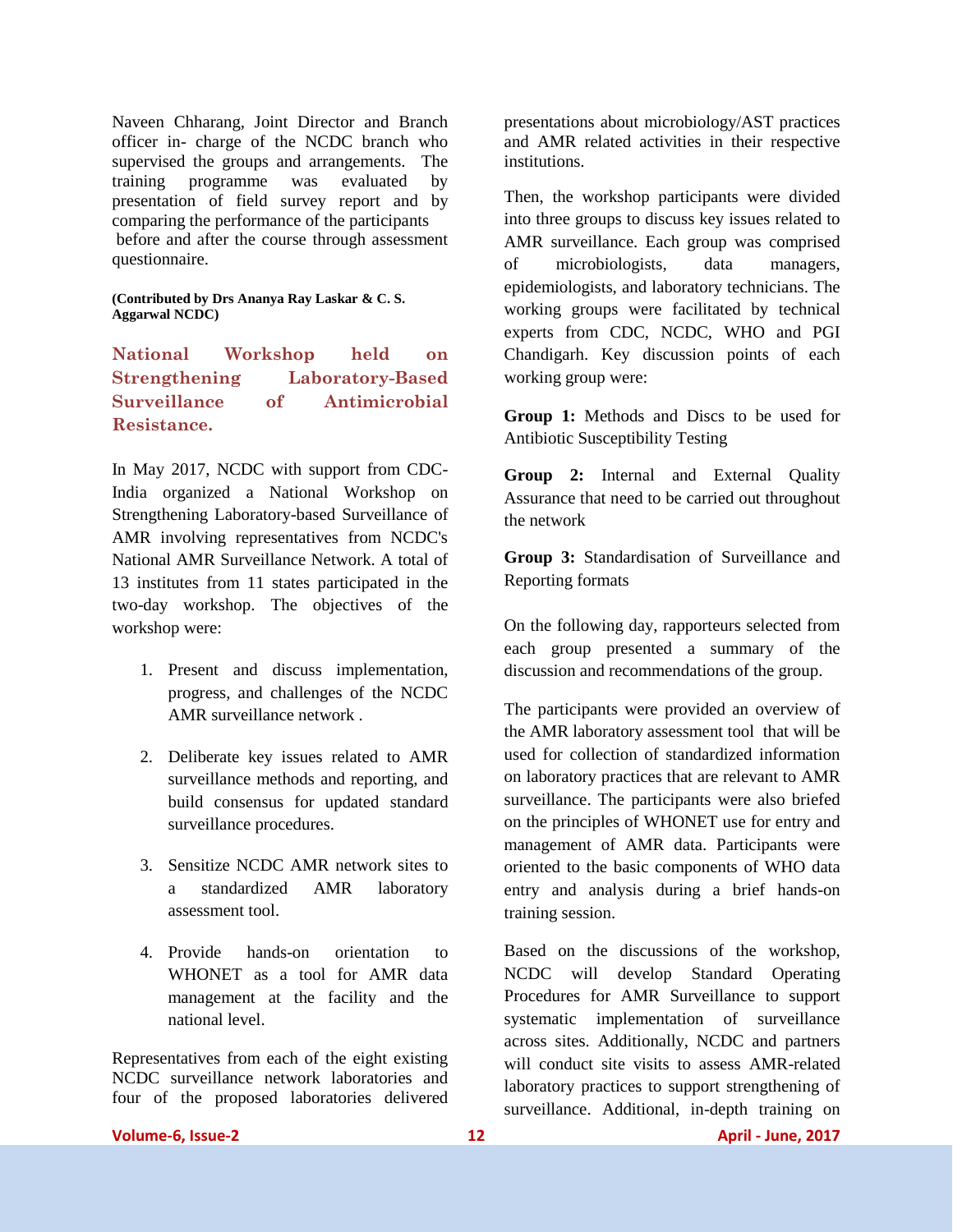WHONET data management for AMR surveillance will be provided to sites in order to streamline data management and submission to NCDC. The goal is to strengthen AMR surveillance at the facility level to enhance appropriate laboratory diagnostic and clinical antibiotic stewardship practices, to support use of these surveillance data to enhance understanding of AMR at the national level, and to use these compiled data to contribute toward a better understanding of AMR at a global level.

#### **(Drs Sunil Gupta NCDC & Mayank Diwedi CDC India)**

## **IDSP conducts an in-depth review of its implementation in Haryana**

Indepth reviews provide critical feedback mechanism for monitoring implementation and instituting corrective measures for a programme. A Central team of IDSP, NCDC consisting of Dr. Pradeep Khasnobis, Sr CMO & Officiating NPO, Dr. Suhas Dhandore Deputy Director, Dr. Suneet Kaur Consultant Epidemiologist, Dr. Uma Gupta Consultant Microbiologist, Mr. Ajay Kumar Consultant IT, Mr. Amit Mittal Consultant Finance and Ms. Sujata Malhotra Data Manager visited Haryana and conducted an in-depth review of IDSP implementation in the State from 20 -23 June 2017.

During the review they visited state surveillance unit Haryana, health facilities at various levels of Districts Karnal and Mewatuptil sub-centre level. The team reviewed surveillance data flow at various levels, feedback mechanism, laboratory infrastructure and financial mechanisms.

A debriefing meeting was held with state health department officials on 23 June 2017. Dr. Amarjeet Kaur, CMO, RoHFW Chandigarh participated in debriefing meeting on 23rd June 2017

**(Contributed by Drs Jyoti and Prdeep Khasnobis, CSU IDSP)**



**Officers of IDSP participating in the IDSP review in Haryana**

### **Training Course on Epidemiology and Management of Malaria and Vector Borne Diseases concludes**

**Volume-6, Issue-2 13 April - June, 2017** Training for Entomologists, Epidemiologists & Consultants was organized by Centre for Medical Entomology & Vector Management in collaboration with World Health Organization at NCDC from  $11<sup>th</sup> -31<sup>st</sup>$  May 2017. Twenty

entomologists/epidemiologists of IDSP, NVBDCP consultants participated in this training. For successful culmination of the training, different expert"s faculties from NCDC, NIMR, NVBDCP, ex-faculty from NCDC in the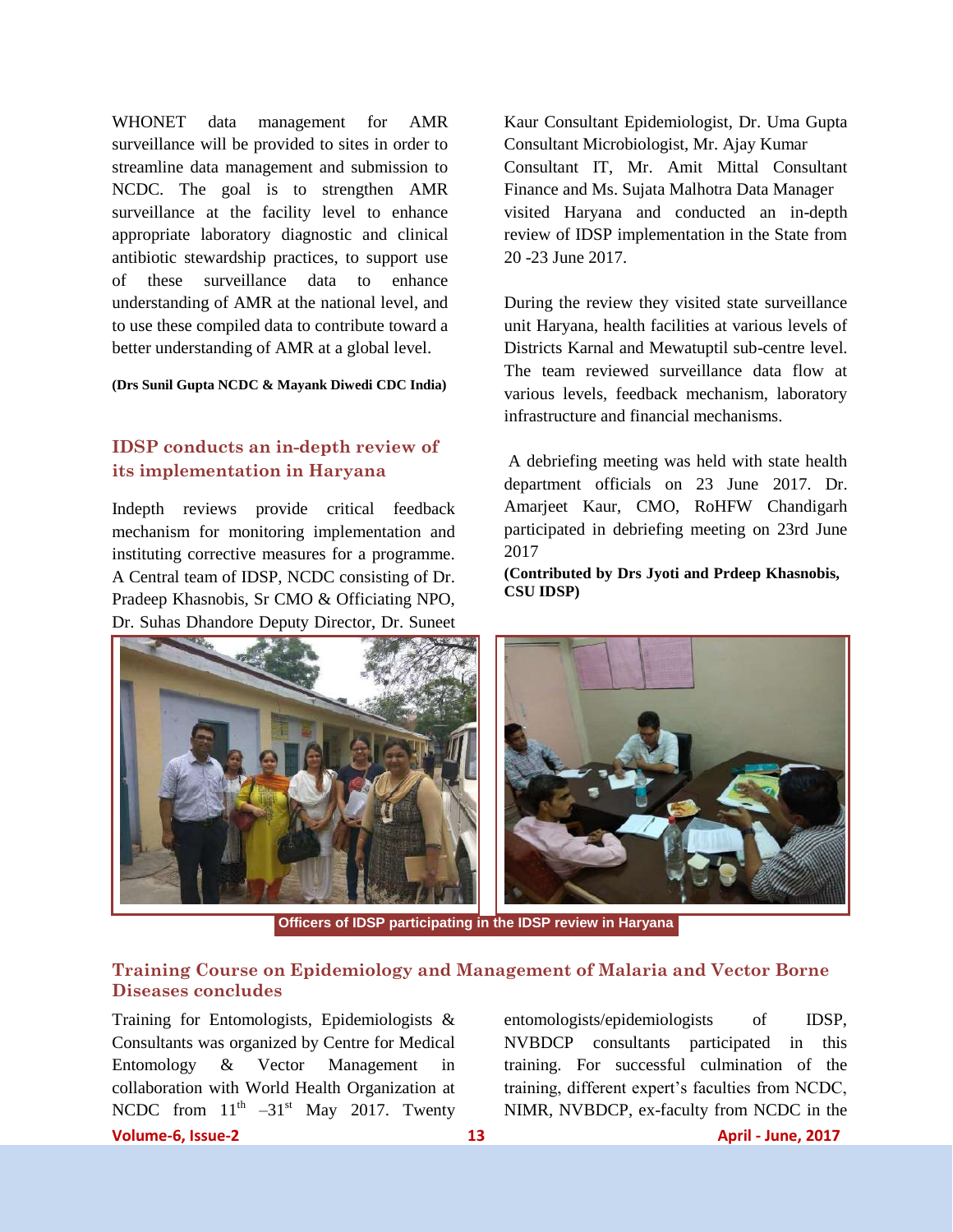field of medical entomology were invited to deliver lectures on various specialized topics. The training comprised of overview lectures and discussion on various Vector Borne Diseases prevalent in India and sampling methods of vectors, entomological surveillance, outbreak investigation, insecticide resistance and epidemiological aspects of vector borne disease transmission.

Participants were taken to Alwar, Rajasthan from 22-25 May 2017and Jaipur from 25-27 May 2017 for entomological surveillance and vector control activity demonstration. Field training was provided to them on various aspects of entomological/epidemiological data collection, monitoring of records, methods of surveillance of various disease vectors, etc. In view of recent outbreaks of CCHF & Scrub Typhus, special emphasis was given to teach sampling methods of ticks, mites and fleas. After completion of this training, participants were capable to undertake entomological surveillance of disease vectors, susceptibility status of vectors against insecticides commonly using in the programme and support for preparation of district/State action plan for vector control.

#### **(Contributed by Dr TG Thomas, NCDC)**

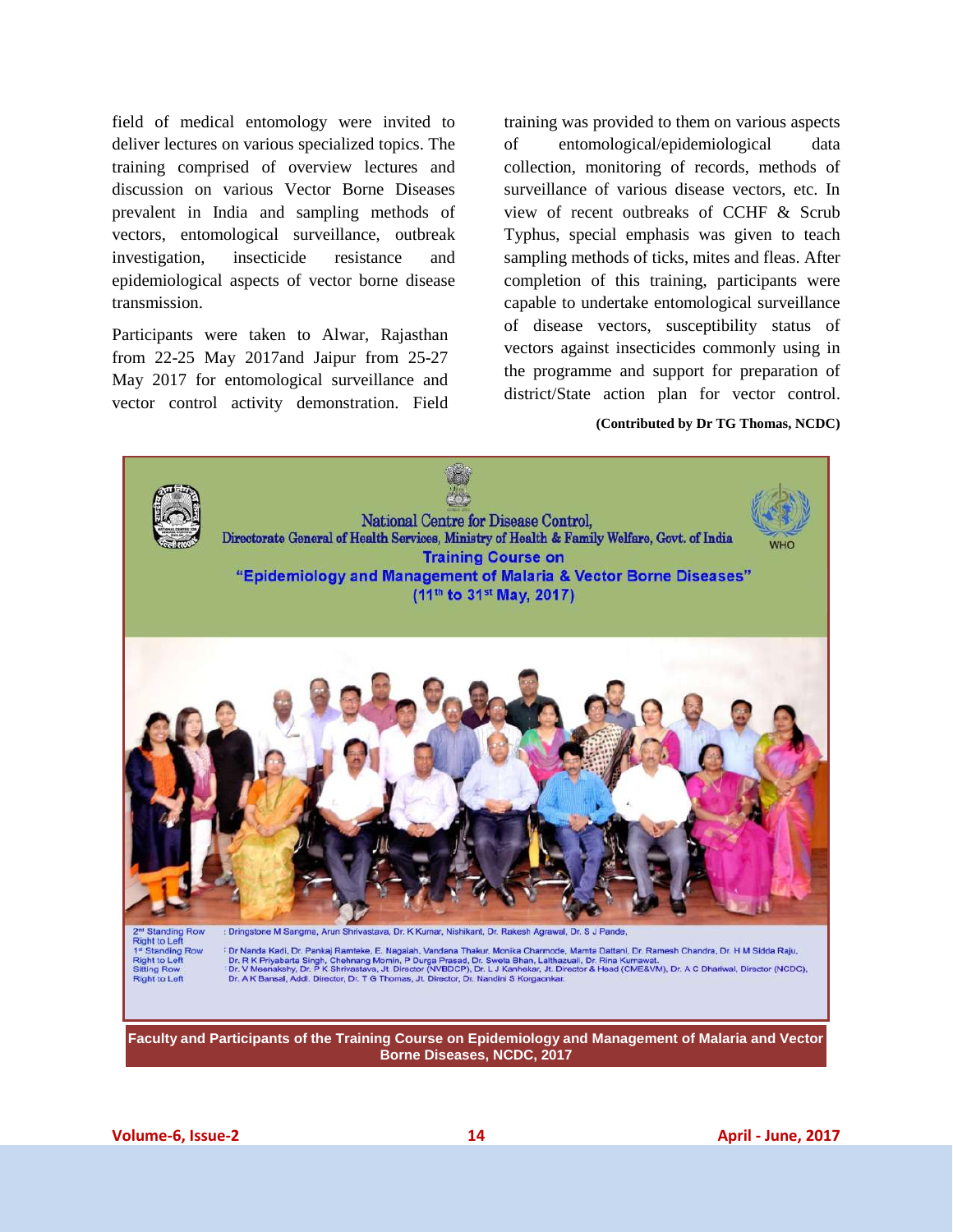#### **NCDC reaches out to the community on World Environment Day**

**World Environment Day** is being observed on 5<sup>th</sup> June every year. It was observed by National Centre for Diseases Control (NCDC) to reach the general public and to create mass awareness about the environmental issues. The activities were organized by officers of Centre for Environmental & Occupational Health Division, Centre for Non Communicable Diseases and Entomology department from NCDC as well as Medical Superintendent, Hindurao Hospital, Delhi.

The main activities conducted were:

a) Educational exhibition for sensitization on pollution, prevention of drug resistance



development, sensitization on mosquitoes borne diseases b) Display of materials like: NICD Cooler, larvae & adult of Aedes and Culex mosquitoes, plants whose extracts have anti larval properties.

An on-the-spot drawing competition for young children was organized with the theme: *'Connecting People to Nature – in the city and on the land, from the poles to the equator'*. To ensure participation of public the team of NCDC actively interacted with all. **(Contributed by Drs Shikha Vardhan & CS Aggarwal)**

### **IDSP works with Health Informatics Expert from WHO Headquarters to update ICT Master Plan**

IDSP and WHO conducted a Joint Monitoring Mission of Integrated Disease Surveillance Programme (26th November to 8th December 2016). Recommendations included updating the IDSP Portal with surveillance deliverables. Based on the above recommendations, IDSP conducted series of meetings for finalization of surveillance case definitions as well as list of prioritized diseases under surveillance with the help of WHO.



In order to facilitate this, Dr. Ramesh Krishnamurthy, Senior Advisor, Department of Information, Evidence and Research Health Systems and Innovation Cluster, WHO HQ, Geneva worked with counterparts from IDSP, NIC and health programmes from 19 April- 8 May, 2017).

The draft ICT master plan for IDSP was shared in a meeting of senior health officials at Nirman Bhavan under Chairmanship of Shri Lav Aggarwal, Joint Secretary, MoHFW on 5 May 2017 followed by final presentation was given to Shri Sanjeeva Kumar, Additional Secretary, and MoHFW on  $8<sup>th</sup>$  May 2017. The final report on ICT master plan for IDSP is awaited from WHO.

**(Contributed by Drs Suhas Dhandore & Pradeep Khasnobis)**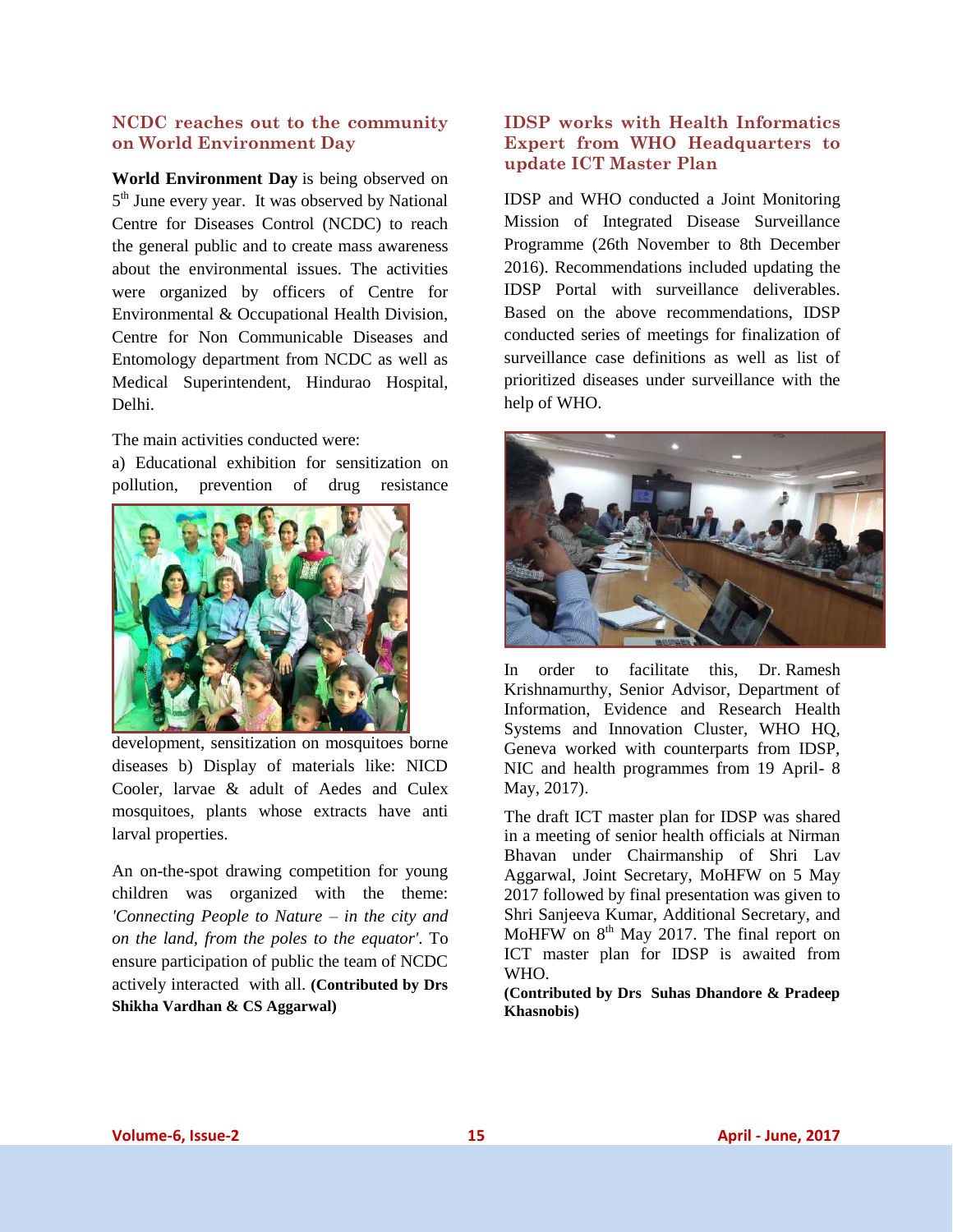### **NCDC participates in meetings to strengthen core capacities at ground crossing international points of entries in compliance to IHR (2005)**

The International Health Regulations (IHR) are an international legal instrument that is binding on 196 countries across the globe, including all the Member States of WHO. Their aim is to help the international community prevent and respond to acute public health risks that have the potential to cross borders and threaten people worldwide. The IHR, which entered into force on 15 June 2007, require countries to report certain disease outbreaks and public health events to WHO. India is a signatory to IHR 2005 and NCDC is the national focal point for IHR implementation in India.

Two national level meetings were organized by IH Division, DGHS which is the nodal division for core capacities implementation for points of entries (core capacity 9) under IHR (2005). These meetings were held as a preparatory measure for reviewing existing situation with regard to public health threats and potential for spread through ground crossings across the borders shared by bordering districts (of two countries).

#### **1. Kolkata meeting (involved the states bordering Bangladesh)**

#### **2. Siliguri meeting (with states bordering Nepal, Bhutan and Myanmar)**

Experts from various stakeholders along with IDSP surveillance officers (State surveillance Officers/District surveillance officers) from five states and other stakeholders reviewed the nature and type of outbreaks detected in the past 3 years and the existing surveillance and response with regard to potential public health threats for spread through ground crossing points across the borders. core capacities and procedures. A visit to Petrapole Integrated Checkpost Post (ICP) at

ground crossing was also undertaken to give the stakeholders a practical experience of the actual situation. Dr PradeepKhasnobis, Sr. CMO, IDSP and Dr MeeraDhuria, Assistant Director, Epidemiology Division attended the meeting. Besides the above common objectives, the meeting also included a field visit to Panitanki check post at the border with Nepal. Dr AK Bansal, Addl. Director & Head ( Malaria and Coordination Division), Dr Pradeep Khasnobis, NPO IDSP, Dr Naveen Gupta, Joint Director, Zoonosis and Dr Simrita Singh, Deputy Director, Microbiology Division, NCDC also participated in the meeting.

#### **(Contributed by Drs Meera Dhuria & CS Aggarwal, NCDC)**

Dr Meera Dhuria, Epidemiology Division, NCDC participated as resource person in a training workshop on "Response to CBRN Emergencies & Medical Preparedness' organized by Disaster Management Department of Municipal Corporation of Greater Mumbai from 05th April 2017 to 7th April 2017. She took a session on "Characteristics of Chemical Hazards and Management."

## **Safety initiatives taken in India to address chemical risk are:**

A number of regulations covering the safety in transportation, liability, insurance and compensations have been enacted. Following are the relevant provisions on chemical disaster management, prevailing in country

- Explosives act 1884
- Petroleum act 1934
- Factories act 1948
- Insecticide act 1968
- Environemnet Protection act 1986
- Motor vehicles act 1988
- Public Liability Insurance act 1991
- Disaster Management act 2005